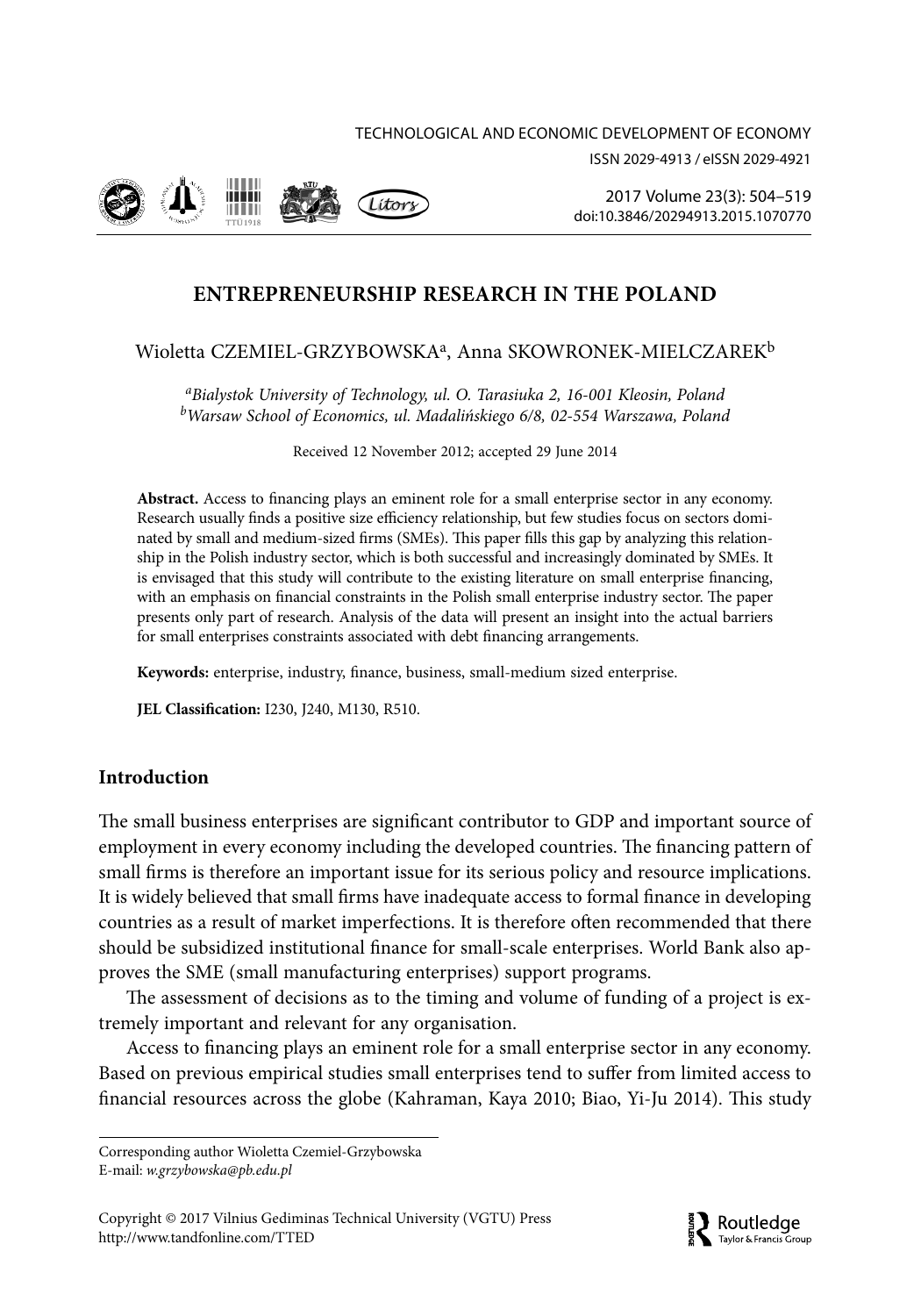aims to investigate the current state of small enterprise financing, as the data within the Polish context appears to be limited. The proper allocation of funding resources acquires a special significance in view of a shrinking economy (Rabin, Thaler 2001; Friedman 2010; Ferguson 2009). It is becoming vitally essential to assess the possible funding volumes taking into account the time value of money (Damodaran 2007), and enterprises should be particularly cautious and efficient in managing borrowed funds (Kale 2008; Brealey *et al.*  2008b). Given their economic relevance, the role of small and medium-sized firms and their ability to grow (Galiniene, Butvilas 2010; Furlan *et al.* 2014) and be successful are essential for economic development.

The recent global financial crisis affected, in one way or another, credit flows to all sectors in economies (Hodorogel 2009; Yusuf 2014). Further to this fact, small enterprises have been considered as most affected by the economic climate due to the effects of this credit crisis (Hodorogel 2009).

It is envisaged that this study will contribute to the existing literature on small enterprise financing, with an emphasis on financial constraints in the Polish, but not only, small enterprise sector. Analysis of the data will present an insight into the actual reasons for small enterprises constraints associated with debt financing arrangements. As a result, it will make a contribution to the disputes on the effectiveness of small enterprise-bank lending arrangements in the research literature.

The paper presents only part of research. As such, the justification for analysing small enterprises financing arises due to the high vulnerability of these businesses.

#### **1. Justification for the research**

The purpose of this study is to address some of the issues that surround small enterprises financing in general.

**In the First place,** there is very little available data on the type of financing used by smaller enterprises (Cosh, Hughes 2000), and it is not uncommon to find small enterprises having liquidity problems (Drever 2006).

**In the second place,** the existence and reasons of a "finance gap" for smaller enterprises have been on recently investigated by Watson *et al.* (2009) or Drever and Hutchinson (2007), the agenda for decades, ever since the Macmillan Report (Thomas 1931).

**In the third place,** it is widely held that banks are the main source of finance for small enterprises (Cosh, Hughes 2000). As a consequence, bank assessment of the riskiness of loan applicants and their resulting decision to grant credit (or not) are more important for small enterprises then for medium ones, as been noted by Jacobson *et al.* (2005).

Large enterprises are more reliable clients for financial institutions and financial or government institutions to direct their more financial support.

**In the fourth place,** state aid is the increasing share of external financing of small and medium enterprises.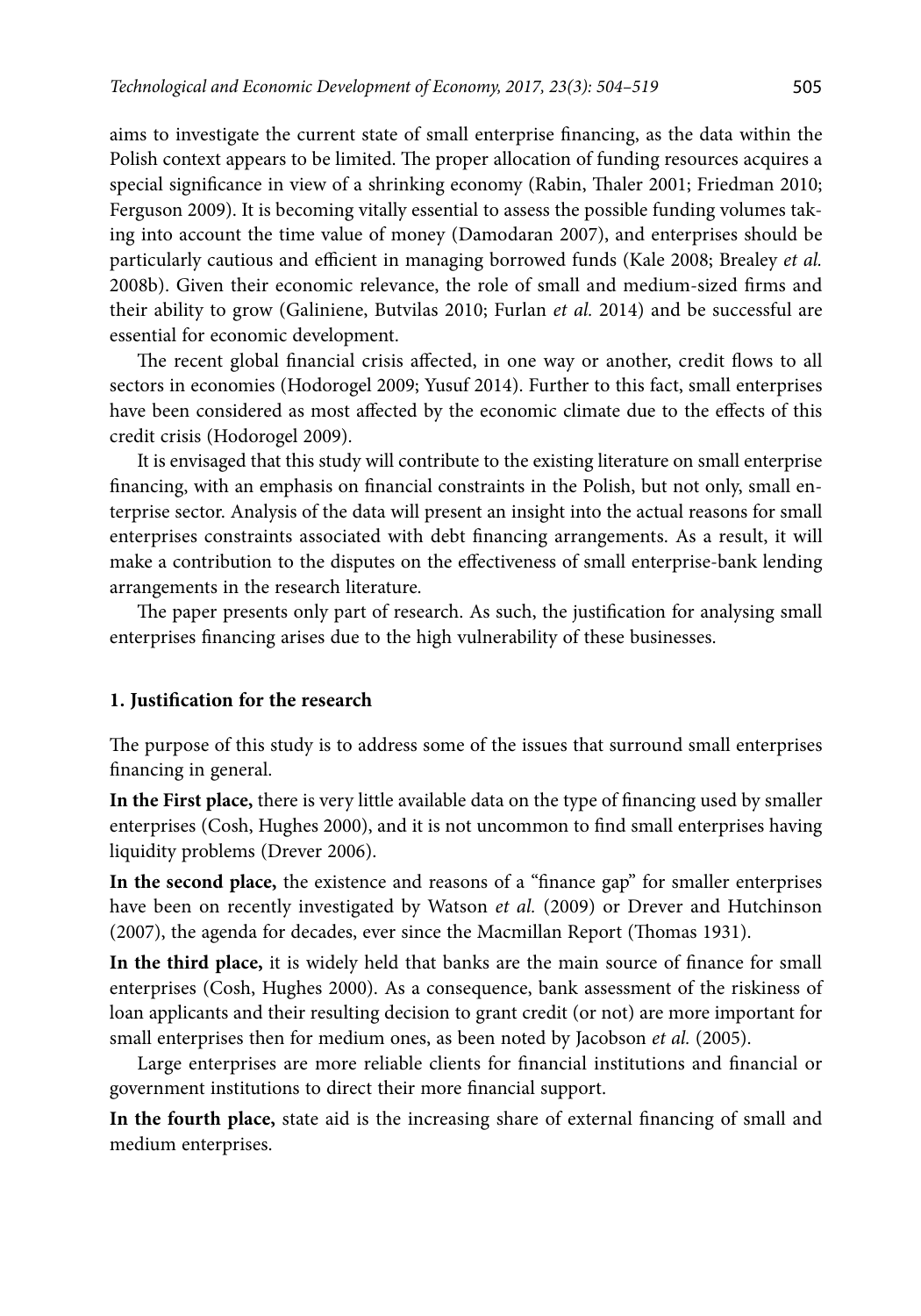# **2. Literature review on financing of small and medium enterprises**

The informative materials comprise reference scientific studies from the international specialty literature, documents and reports of different research projects (Czemiel-Grzybowska 2011), own research works inclusively, statistical data and information.

Due to the prominent role of such firms in the economy, the source of finance to support their business is a crucial question. In particular, Storey (1994) suggests that firm growth is affected by the availability and cost of funding. The availability of finance for investment is vital to the sustainability and viability of small and medium-sized firms.

There is a huge literature on the rural credit and credit to small business. Among the recent publications we should mention World Bank Report (2010) on "Doing Business, 2010" and ILO Report (2009) on micro, medium and small enterprises, which contain good summary of the problems faced by small enterprises in a period of economic crisis (Skowronek-Mielczarek 2010).

Beck and Kunt (2006) show how financing constraint creates hurdle for the growth of small scale business. Ayyagari *et al.* (2005) show the importance of SMEs in all types of economies with cross country survey. Berger, Undell (2005) present a conceptual framework for streamlining small scale finance.

Small businesses are likely to suffer most from information and incentive problems and thus are particularly constrained in their capacity to obtain external finances (Berger, Undell 1998). Carpenter, Petersen (2002) show empirically that the growth of small firms is constrained by the source of finance. Therefore, much of the attention surrounding the growth of small and medium-sized firms is affected by capital structure decisions (Gregory *et al.* 2005).

#### **3. Specifications and methodology**

The study is based on a survey that included 1600 firms from 16 Polish regions concerning the fundamental factors on which depends the enterprises' access to finance. Thus, the study highlights the relationship between the access to finance for enterprises and their characteristics, such as age, size and propriety structure. From this perspective, it is found that young firms of small size as well as national ones face greater obstacles when they seek to obtain financial resources. The study also highlights the relationship between the degree of economic and financial development of a country (expressed through the degree of financial intermediation, the level of capital market development, the efficiency of the legal framework, the GDP per capita) and the access to finance for enterprises.

The subject of the research is a sample of 1600 enterprises of the SME sector (100 enterprises from each voivodship) that have received public support. The stratified sample required division into 3 subgroups (micro, small and medium-sized). The population of the SME sector enterprises included 3,874,683 entities. 42% of them included industry and building engineering, 58% included commerce and services. The choice of strata was based on the structure of capital expenditure in the SME sector in 2009, which was as follows: micro – 31.57%, small – 23.14% and medium-sized enterprises – 21.40% (Report… 2011).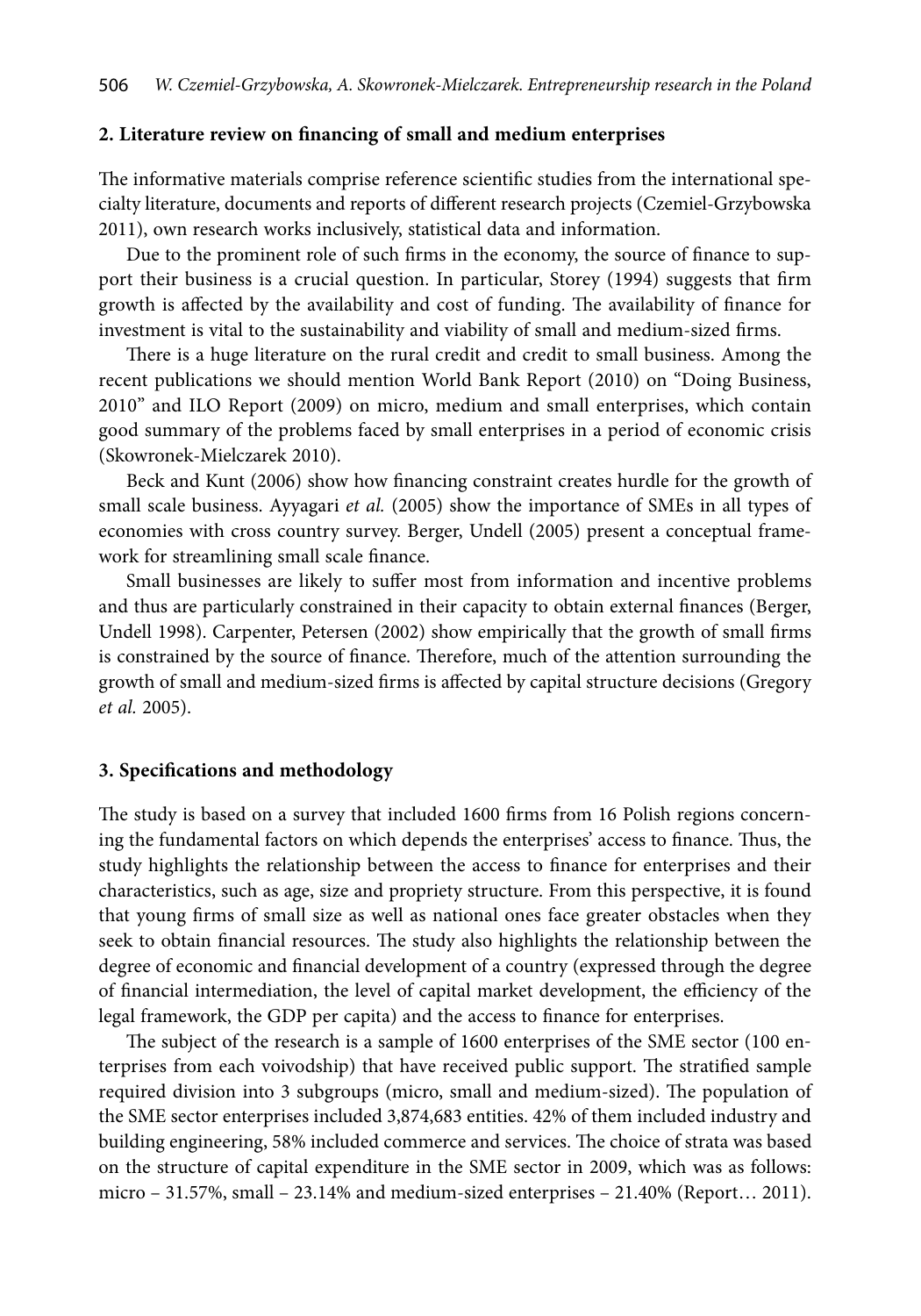In connection to this, the sample was chosen, in which the balance for small enterprises was 0.23, micro – 0.32 and medium-sized – 0.21. The choice of the strata was based on capital expenditure of the year 2009, because it is the most current year that offers detailed information about financial situation of small and medium enterprises.

Measureable aspects (quantitative) of functioning of small and medium enterprises include:

- owner characteristics,
- period of functioning of enterprises and ways of their establishing,

– markets,

– economic situation of enterprises before obtaining public support and after receiving it.

Data of this scope, based on own investigation's results in the year 2012, was related separately to micro, small and medium enterprises in the area of industry.

The choice of the sample of 1600 enterprises from 16 individual voivodships proceeded according to the contribution of each public support form, i.e. 80% of public support came from the group A (subsidies and tax allowances) and 20% from other forms (e.g. deferment or arranging instalments of interests, subsidies for bank loans interest). See Table 1.

Enterprises in the sample of 1600 were the subjects that obtained public support.

To analyze small and medium enterprises *Qualitative Comparative Analysis –* QCA was chosen. It was invented by C. Ragin (2000) and is widely used to examine causal connections in the analysis of a sample, especially of a low number (Ragin 1994). It was implemented, for example, in research concerning comparison of causes and outcomes of social revolution (Skocpol 1979). It was also used to follow effects (Wickham-Crowley 1991) that were caused by human capital and state intervention on the health care system (Hollingsworth *et al.* 1996), to examine the influence of social networks on religious changes (Smilde 2005), to explain the differences in managing workforce in production enterprises as well as effectiveness of enterprise financing (Coverdill, Finlay 1995), and finally to examine technological innovations (Rizova 2007). Consequently, QCA was used here to investigate causal connections in the SME sector enterprises before and after obtaining public support.

Benefits resulting from the use of the QCA method are connected with the possibility of testing complex problems in research, especially those, in which one or more factors independently lead to the proper answer on the bothering question. Furthermore, a significant scope of occurring conditions may cause different possible combinations of them. These combinations may even lead to the same outcome with equally justified explanation.

The QCA approach is "especially well-suited for addressing questions about outcomes resulting from multiple and conjectural causes – where different conditions combine in different and sometimes contradictory ways to produce the same or similar results" (Griffin, Ragin 1994).

Methodologically, QCA constitutes a bridge between quantitative and qualitative research through an integration of features of *"case-oriented and variable-oriented approaches"*  (Ragin 1987). Configurative comparative methods stem from formal methods of qualitative analysis (Griffin, Ragin 1994), which examine similarities and differences between cases in a systematized way (Hafaiedh-Dridi 2009).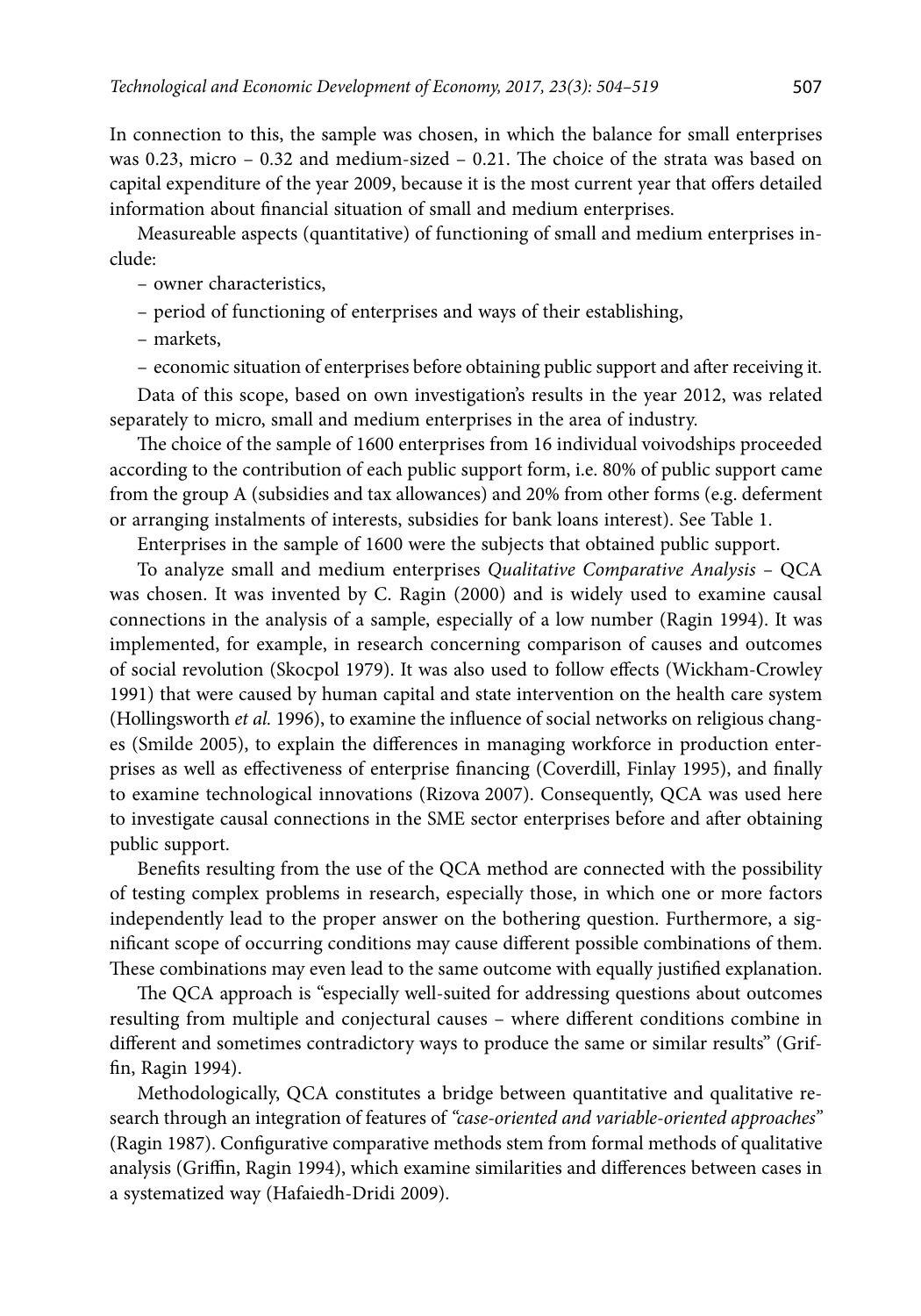| No. | Dependent variables                                       | Independent variables                                                                         | Measurement rates                                                                              |
|-----|-----------------------------------------------------------|-----------------------------------------------------------------------------------------------|------------------------------------------------------------------------------------------------|
| 1.  | Membership to trade or industry                           |                                                                                               | Entrepreneur questionnaire                                                                     |
| 2.  | Membership in micro, small<br>or medium-sized enterprises |                                                                                               | Entrepreneur questionnaire                                                                     |
| 3.  | Period of enterprise activity                             |                                                                                               | Entrepreneur questionnaire                                                                     |
| 4.  | Ways of establishing enterprises                          |                                                                                               | Entrepreneur questionnaire                                                                     |
| 5.  | Markets                                                   |                                                                                               | Entrepreneur questionnaire                                                                     |
| 6.  | Profit margin                                             |                                                                                               | Entrepreneur questionnaire                                                                     |
| 7.  | Debt of enterprises                                       |                                                                                               | Entrepreneur questionnaire                                                                     |
| 8.  | Financial liquidity of enterprises                        |                                                                                               | Entrepreneur questionnaire                                                                     |
| 9.  | Contribution of the SME sector<br>in creating GDP         |                                                                                               | GUS data: 2000–2009                                                                            |
| 10. | Number of employees<br>in the SME sector                  |                                                                                               | GUS data: 2000–2010                                                                            |
| 11. | Turnover profitability gross<br>of enterprises            |                                                                                               | Turnover profitability rate<br>gross with division into<br>voivodships - GUS data<br>2002-2010 |
| 12. | Number of created enterprises                             |                                                                                               | GUS data: 2000-2010                                                                            |
| 13. | Number of active enterprises                              |                                                                                               | GUS data: 2000-2010                                                                            |
| 14. | Number of bankrupting<br>enterprises                      |                                                                                               | GUS data: 2000-2010                                                                            |
| 15. |                                                           | Value of obtained public<br>support by the SME sector Boundary variable<br>(scope of support) |                                                                                                |
| 16. |                                                           | Object of obtained<br>support to the SME sector                                               | Boundary variable                                                                              |
| 17. |                                                           | Form of public support                                                                        | Boundary variable                                                                              |
| 18. |                                                           | Period of obtaining public<br>funds                                                           | Boundary variable                                                                              |
| 19. |                                                           | Effectiveness of public<br>funds in an individual<br>enterprise                               | Boundary variable                                                                              |
| 20. |                                                           | Number of enterprises<br>of the micro, small and<br>medium sector                             | Boundary variable                                                                              |
| 21. |                                                           | Contribution of public<br>funds In external sources<br>of financing                           | Boundary variable                                                                              |

Table 1. Assumptions concerning dependence of the analyzed variables in accordance with the QCA model

*Source*: Own elaboration.

Qualitative Comparative Analysis was developed by sociologist Charles Ragin in 1987 and elaborated in his book *The Comparative Method. Moving Beyond Qualitative and Quantitative Strategies.* Qualitative comparative analysis may be understood in a narrower depiction as an analytical technique, in a broader depiction as a research approach (Wagemann 2007).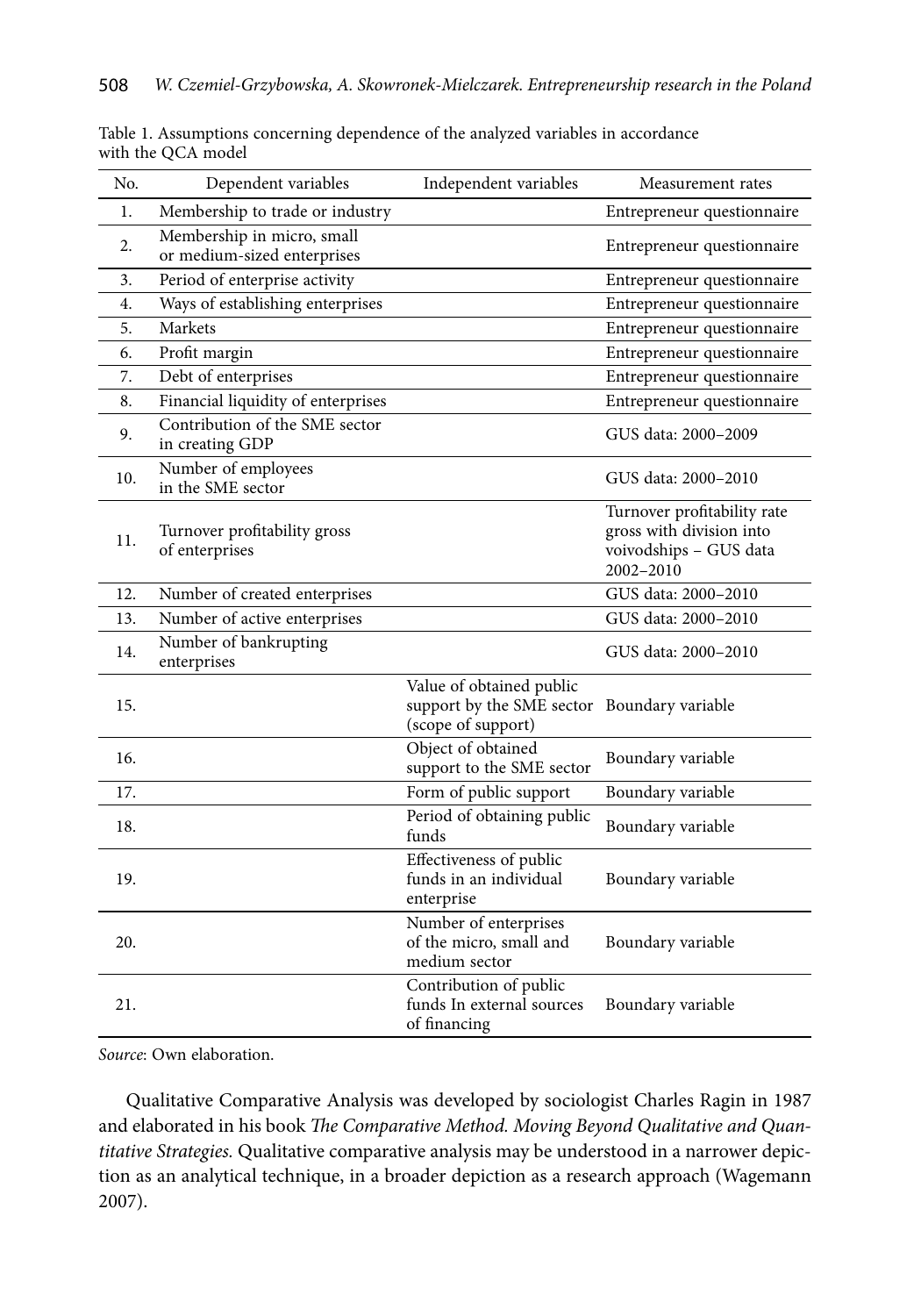In Qualitative Comparative Analysis the number of two, ten and fifty cases constitutes a small number of analyzed cases. Despite it, D. Berg-Schlosser, G. De Meur, B. Rihoux and C. Ragin claim that this method may be successfully used in an analysis of a large number of cases (more than one hundred). What is more relevant, QCA is significantly developing in areas such as organizational sociology and management science, especially on the level of social networks as well as on the level of micro and small enterprises. Hence, using QCA methodological instruments on the sample of 1600 SME sector enterprises (100 enterprises from each voivodship) allowed to conceptualize conditions of functioning and to estimate conclusions concerning purposefulness of obtained public support.

#### **4. Empirical results**

In general, the access to financial products/financial services or the financial inclusion assumes the absence of barriers in the way of using financial products/services, regardless of whether these obstacles are or are not related with pricing (Demirguc-Kunt *et al.* 2008). Thus, improving this access means increasing the degree in which the financial products/ financial services are available for everyone and at a fair price.

Within the firms that do not use financial products/services it can be distinguished several categories, whose identification is essential for the authorities in order to adopt the necessary measures to improve their access to finance (see Fig. 1). Thus, on the one hand, there are *the firms that have access to finance*, generally to financial products and services, but do not use them because they do not have viable investment projects.

*The involuntarily excluded firms* may be distinguished. Those firms do not have access to finance or financial services, although they demand them. The involuntary exclusion of firms from finance/financial services appears in the situation in which some companies do not earn enough income or do not have the guarantees requested by the suppliers of capital and therefore have a high credit risk.

Thus, the access to this type of loans is vital for the development of these enterprises. However, surveys show that small firms when compared with large firms are using bank financing for the new investments in a much smaller degree (see Fig. 2).



Fig. 1. The difference between the access to finance and the use of financial products/services *Source:* based on Demirguc-Kunt *et al.* (2008: 29).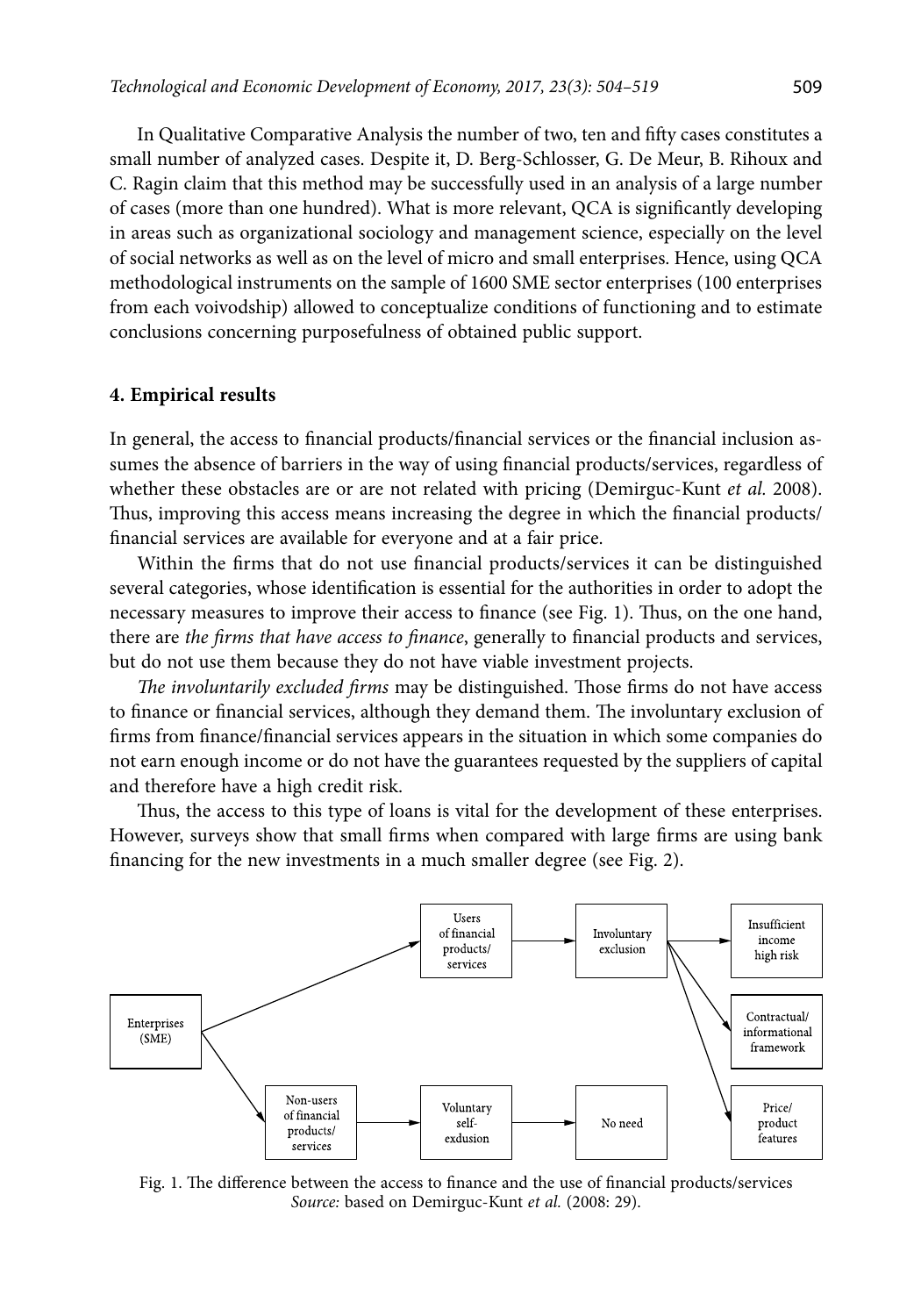

Fig. 2. The percentage of firms that use bank financing for new investments *Source:* Own simulation based on the data provided by International Finance Corporation (2010: 15).

It is important to identify why small size firms use bank financing to a lesser extent. In this regard, some studies (Banerjee, Duflo 2004) have demonstrated that the main reason would be related to the supply, because every time when the SMEs had access to subsidized credit, they used it to increase the production. Such a conduct of firms strengthens the assertion that the lack of access to finance is a major obstacle to their growth (Ginevičius, Podvezko 2008). Furthermore, in the context of the current global economic crisis, the limited access of SMEs to financing has been increased as a result of reduced availability of bank loans. Thus, this type of enterprises faces major difficulties.

In the research pertaining to the period of 2001–2005 and 2005–2009 the following matters were included in the group of demand barriers: insufficient funds at the clients' disposal, too high competition on the market, lowering prices by rival companies, insufficient recognition of a company on the market and other reasons.

Both among enterprises of the SME sector that were established in the period of 2001– 2005 and still functioning in 2006, and enterprises established in the period of 2005–2009 and still functioning in 2010, the most noticeable demand barrier was too high competition on the market. However, this barrier was more noticeable for enterprises created in the period of 2005–2009 (from 82.00% to 86.90% of the examined newly established enterprises indicated it as a barrier), than in the period of 2001–2005 (from 44.00% to 79.40%).

The growth of reasons that were not differentiated in the criterion is worth noticing (in the period of 2001–2005 growth contribution fluctuated between 2.30% and 9.30%, whereas in the period of 2005–2009 the other reasons varied between 7.80% and 12.50%). The difference between the analyzed periods is the difference pointed as the least noticeable. In the period of 2001–2005, it was pointed out that it is acute if an enterprise is insufficiently recognized on the market (from 12.80% to 37.30%), and in the period of 2005–2009 the barrier connected with clients' insufficient funds was pointed as the least noticeable (from 43.90% to 55.80%).

As it results from the data presented in Table 2, the most frequent demand barriers that were mentioned by enterprises established in the period of 2001–2005 and active in 2006, and established in the period of 2005–2009 and active in 2010 include:

– too high competition on the market (on average in 2001–2005 it is 72.28% in trade and 65.54% in industry, whereas in 2005–2009 it is 86.18% in trade and 76.80% in industry),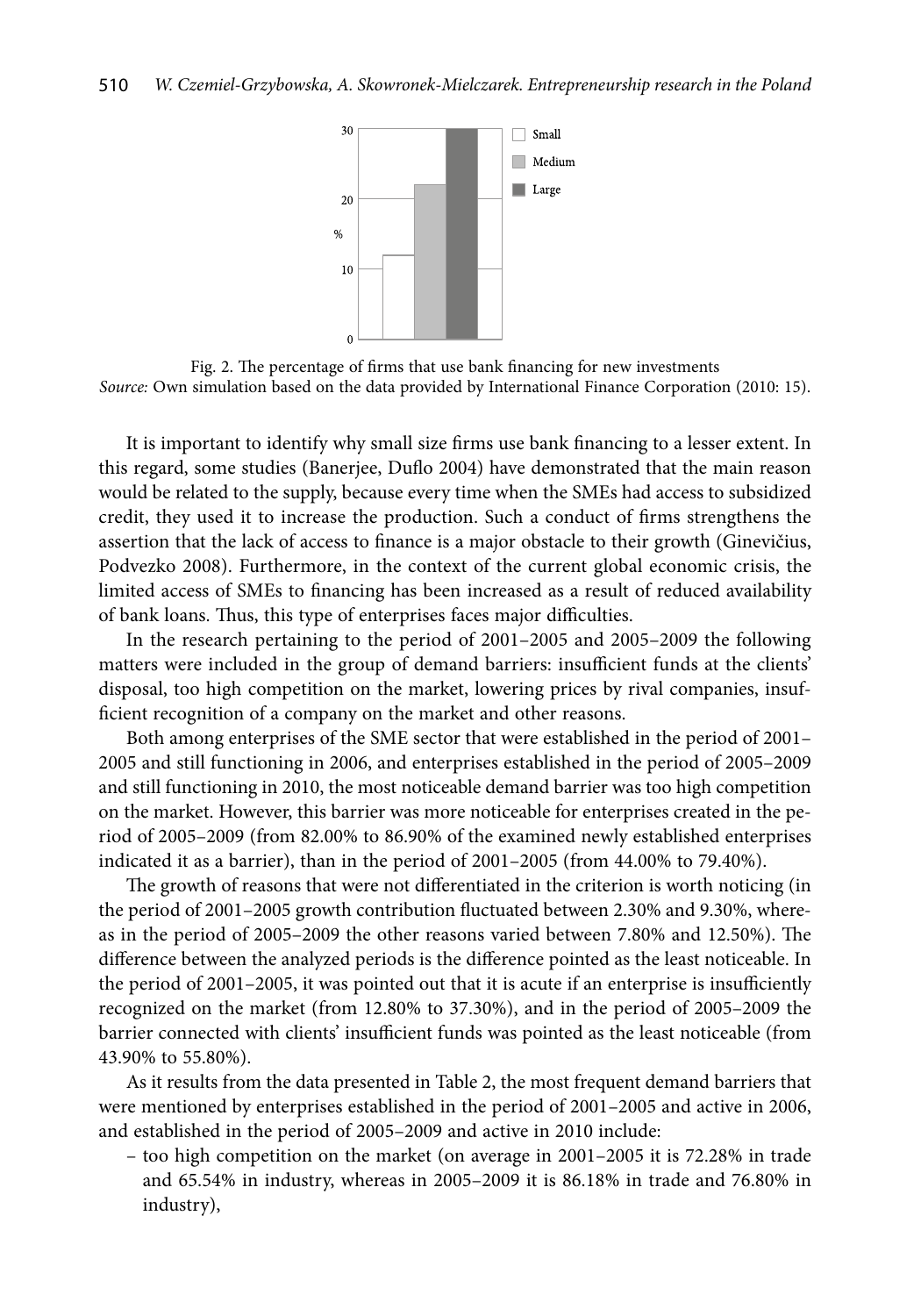- lowering prices by rival enterprises (on average in 2001–2005 it is 60.70% in trade and 59.36% in industry, whereas in 2005–2009 it is 67.56% in trade and 59.70% in industry),
- clients' insufficient funds (on average in 2001–2005 it is 55.08% in trade and 38.88% in industry, whereas in 2005–2009 it is 55.50% in trade and 46.36% in industry),
- insufficient recognition of an enterprise on the market (on average in 2001–2005 it is 24.08% in trade and 40.22% in industry, whereas in 2005–2009 it is 26.28% in trade and 38.56% in industry),
- other reasons (on average in 2001–2005 it is 3.60% in trade and 3.50% in industry, whereas in 2005–2009 it is 12.18% in trade and 10.46% in industry).

It shall be noticed that in particular years there are some significant fluctuations in frequency of occurring of particular demand barriers in examined areas of activity. Nevertheless, average values constitute a benchmark in the matter of their importance to entrepreneurs.

In the research concerning the periods of 2001–2005 and 2005–2009 supply barriers include: insufficient technology, insufficient funds of an enterprise, difficulties in execution of debts, limited access to bank loans, lack of resources, lack of qualified workforce and other reasons.

| Demand barriers of the SME sector enterprises established in Poland<br>in the period of 2001-2005 and still active in 2006 |       |       |       |       |       |  |  |
|----------------------------------------------------------------------------------------------------------------------------|-------|-------|-------|-------|-------|--|--|
| Specification                                                                                                              | 2001  | 2002  | 2003  | 2004  | 2005  |  |  |
| in % of the examined enterprises                                                                                           |       |       |       |       |       |  |  |
| Clients' insufficient funds                                                                                                | 32.60 | 55.5  | 76.80 | 54.90 | 47.50 |  |  |
| Too high competition on the market                                                                                         | 44.00 | 82.40 | 76.80 | 79.40 | 77.10 |  |  |
| Lowering prices by rival enterprises                                                                                       | 35.20 | 63.40 | 61.30 | 58.40 | 60.00 |  |  |
| Insufficient recognition of an<br>enterprise on the market                                                                 | 12.80 | 30.50 | 30.70 | 37.10 | 37.30 |  |  |
| Other reasons                                                                                                              | 2.30  | 6.20  | 3.30  | 5.10  | 9.30  |  |  |
| Demand barriers of the SME sector enterprises established in Poland<br>in the period of 2005-2009 and still active in 2010 |       |       |       |       |       |  |  |
| Specification                                                                                                              | 2005  | 2006  | 2007  | 2008  | 2009  |  |  |
| in % of the examined enterprises                                                                                           |       |       |       |       |       |  |  |
| Clients' insufficient funds                                                                                                | 53.90 | 55.80 | 51.10 | 51.20 | 43.90 |  |  |
| Too high competition on the market                                                                                         | 86.90 | 83.70 | 82.00 | 86.20 | 77.40 |  |  |
| Lowering prices by rival enterprises                                                                                       | 69.40 | 65.60 | 63.90 | 65.60 | 57.60 |  |  |
| Insufficient recognition of an<br>enterprise on the market                                                                 | 24.70 | 29.30 | 21.80 | 30.20 | 45.50 |  |  |
| Other reasons                                                                                                              | 11.00 | 7.80  | 12.50 | 9.80  | 12.10 |  |  |

Table 2. Demand barriers of the SME sector enterprises established in Poland in the period of 2001–2009

*Source:* Own elaboration on the basis of GUS (2007), Table 13, 8(22), 9(31), 9(41), 9(51).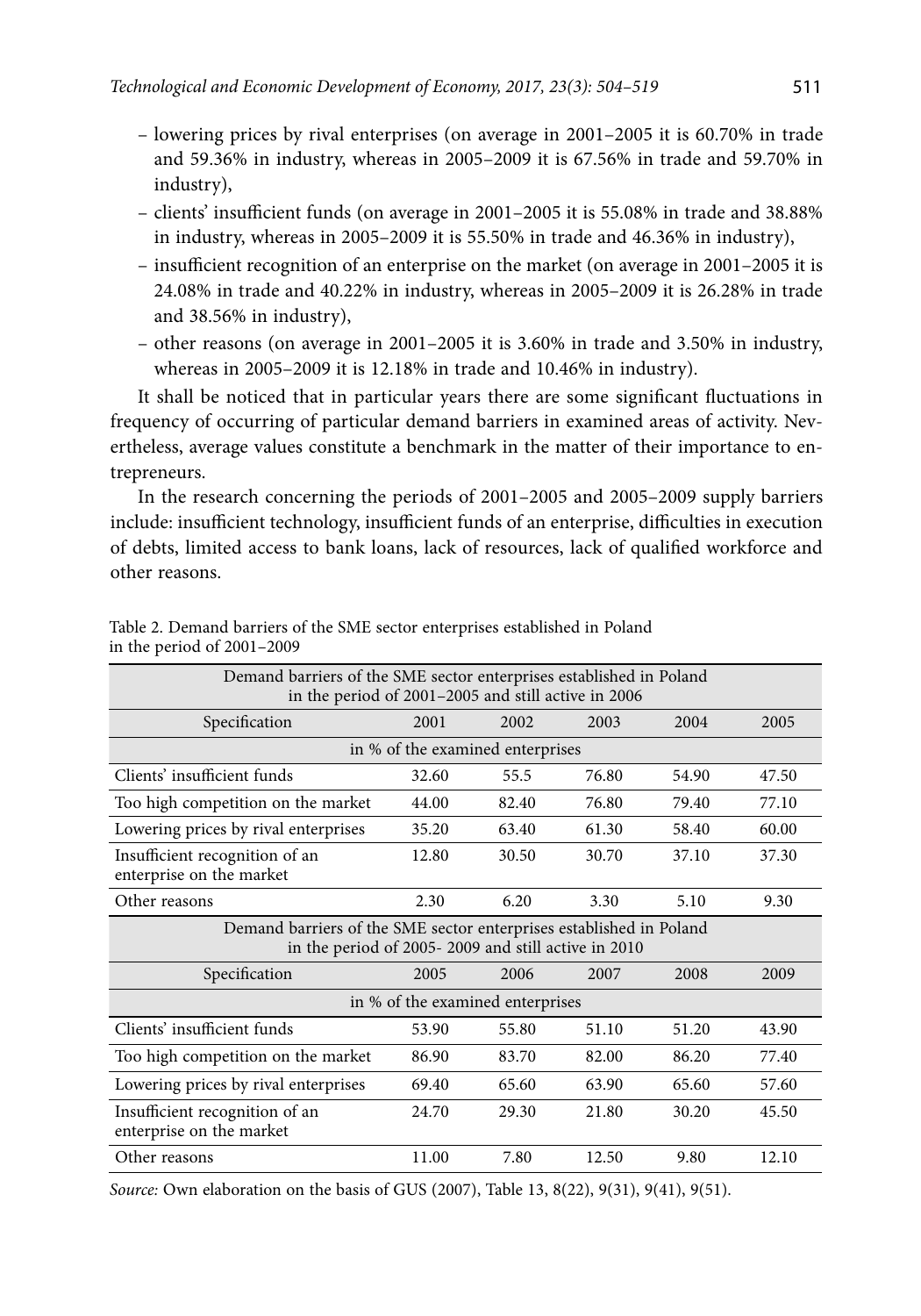Table 3 presents research results in the scope of occurring demand barriers according to the chosen criteria in the periods of 2001–2005 and 2005–2009.

Referring to average values concerning chosen supply barriers occurring in the period of 2001–2005 and 2005–2009, it is noticeable that the most significant barriers (Table 3) result from:

- insufficient funds (on average in the period of 2001–2005 it is 74.38%, in the period of 2005–2009 it is 79.40%),
- limited access to bank loans (on average in the period 2001–2005 it is 37.60%, in the period of 2005–2009 it is 29.46%),

Table 3. Supply barriers of the SME sector enterprises established in Poland in the period of 2001– 2005 and still active in 2006 according to the kind of encountered difficulties (in % of the examined enterprises)

| Supply barriers of the SME sector enterprises established in Poland in the period of 2001-2005 and<br>still active in 2006 according to the kind of encountered difficulties (in % of the examined enterprises). |       |       |       |       |       |          |  |
|------------------------------------------------------------------------------------------------------------------------------------------------------------------------------------------------------------------|-------|-------|-------|-------|-------|----------|--|
| Specification                                                                                                                                                                                                    | 2001  | 2002  | 2003  | 2004  | 2005  | Average: |  |
| Insufficient<br>technology                                                                                                                                                                                       | 20.70 | 16.30 | 16.40 | 15.30 | 12.00 | 16.14    |  |
| Insufficient funds                                                                                                                                                                                               | 71.80 | 67.90 | 78.00 | 81.50 | 72.70 | 74.38    |  |
| Difficulties in<br>execution of debts                                                                                                                                                                            | 46.90 | 29.30 | 29.00 | 29.20 | 19.00 | 30.68    |  |
| Limited access to<br>bank loans                                                                                                                                                                                  | 20.60 | 77.60 | 27.70 | 27.90 | 34.20 | 37.60    |  |
| Lack of resources                                                                                                                                                                                                | 9.50  | 4.60  | 5.60  | 3.40  | 4.10  | 5.44     |  |
| Lack of qualified<br>workforce                                                                                                                                                                                   | 30.20 | 26.40 | 28.90 | 29.70 | 20.30 | 27.10    |  |
| Other reasons                                                                                                                                                                                                    | 2.70  | 5.30  | 2.30  | 2.70  | 10.50 | 4.70     |  |
| Supply barriers of the SME sector enterprises established in Poland in the period of 2005-2009 and<br>still active in 2010 according to the kind of encountered difficulties (in % of the examined enterprises). |       |       |       |       |       |          |  |
| Specification                                                                                                                                                                                                    | 2005  | 2006  | 2007  | 2008  | 2009  | Average: |  |
| Insufficient<br>technology                                                                                                                                                                                       | 17.60 | 16.20 | 18.30 | 15.20 | 13.20 | 16.10    |  |
| Insufficient funds                                                                                                                                                                                               | 79.20 | 79.10 | 80.60 | 84.90 | 73.20 | 79.40    |  |
| Difficulties in<br>execution of debts                                                                                                                                                                            | 37.20 | 39.70 | 29.90 | 30.90 | 25.60 | 32.66    |  |
| Limited access to<br>bank loans                                                                                                                                                                                  | 27.10 | 33.30 | 29.80 | 28.10 | 29.00 | 29.46    |  |
| Lack of resources                                                                                                                                                                                                | 7.50  | 5.30  | 5.00  | 3.30  | 7.10  | 5.64     |  |
| Lack of qualified<br>workforce                                                                                                                                                                                   | 21.00 | 24.40 | 27.20 | 20.80 | 20.90 | 22.86    |  |
| Other reasons                                                                                                                                                                                                    | 10.70 | 13.20 | 13.20 | 8.70  | 10.20 | 11.20    |  |

*Source*: Own elaboration on the basis of GUS (2007), Table 14, 9(23), 9(32), 10(42), 10(52).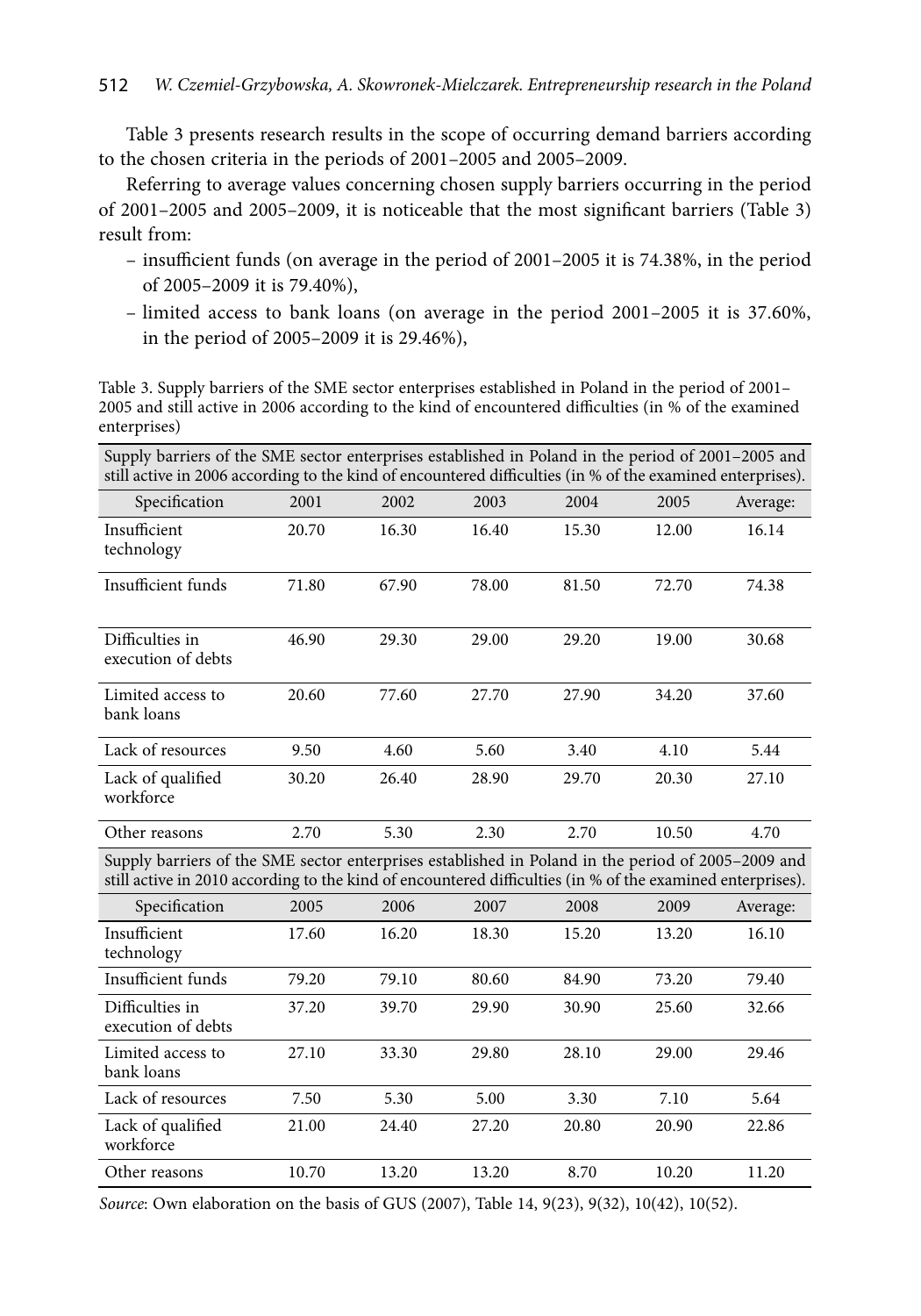- difficulty in execution of debts (on average in the period 2001–2005 it is 30.38%, in the period of 2005–2009 it is 32.66%),
- lack of qualified workforce (on average in the period 2001–2005 it is 27.10%, in the period of 2005–2009 it is 22.86%),
- insufficient technology (on average in the period 2001–2005 it is 16.14%, in the period of 2005–2009 it is 16.10%),
- lack of resources (on average in the period 2001–2005 it is 5.44%, in the period of 2005–2009 it is 5.64%),
- other reasons (on average in the period 2001–2005 it is 4.70%, in the period of 2005–2009 it is 11.20%).

The most frequently occurring supply barriers of the examined enterprises in the period of 2001–2005 include: insufficient funds, limited access to bank loans and difficulties in execution of debts. The least frequent barriers mentioned by entrepreneurs include: lack of qualified workforce, insufficient technology and lack of resources. Other reasons were mentioned very rarely. The analyzed period of 2005–2009 included: insufficient funds, difficulties in executing debts, limited access to bank loans and lack of qualified workforce. The following issues were mentioned very rarely: insufficient technology and other reasons, as well as lack of resources. It is worth noticing that in the period of recession, difficulties in executing debts have become more burdensome than access to bank loans. Moreover, other reasons cause difficulties more then a lack of resources.

As it results from the data presented in Table 2, demand barriers that were mentioned most frequently by enterprises established in the period of 2001–2005 and active in 2006, and established in the period of 2005–2009 and active in 2010 include:

- insufficient funds (in the period of 2001–2005 in industry it is on average 74.50%, in trade 77.94%, and in the period of 2005–2009 in industry it is 79.58%, in trade 77.86%),
- lack of qualified workforce (in the period of 2001–2005 in industry it is on average 33.84%, in trade 15.52%, and in the period of 2005–2009 in industry it is 28.54%, in trade 11.58%),
- limited access to bank loans (in the period of 2001–2005 in industry it is on average 30.62%, in trade 26.90%, and in the period of 2005–2009 in industry it is 27.10%, in trade 33.02%),
- difficulties in executing debts (in the period of 2001–2005 in industry it is on average 30.16%, in trade 31.06%, and in the period of 2005–2009 in industry it is 30.28%, in trade 24.12%),
- insufficient technology (in the period of 2001–2005 in industry it is on average 29.04%, in trade 13.72%, and in the period of 2005–2009 in industry it is 29.86%, in trade 11.30%),
- other reasons (in the period of 2001–2005 in industry it is on average 4.86%, in trade 4.25%, and in the period of 2005–2009 in industry it is 10.36%, in trade 14.00%).

In the area of industry in the period of 2005–2009 in comparison to the period of 2001– 2005, insufficient funds and other not categorized barriers became a more serious barrier of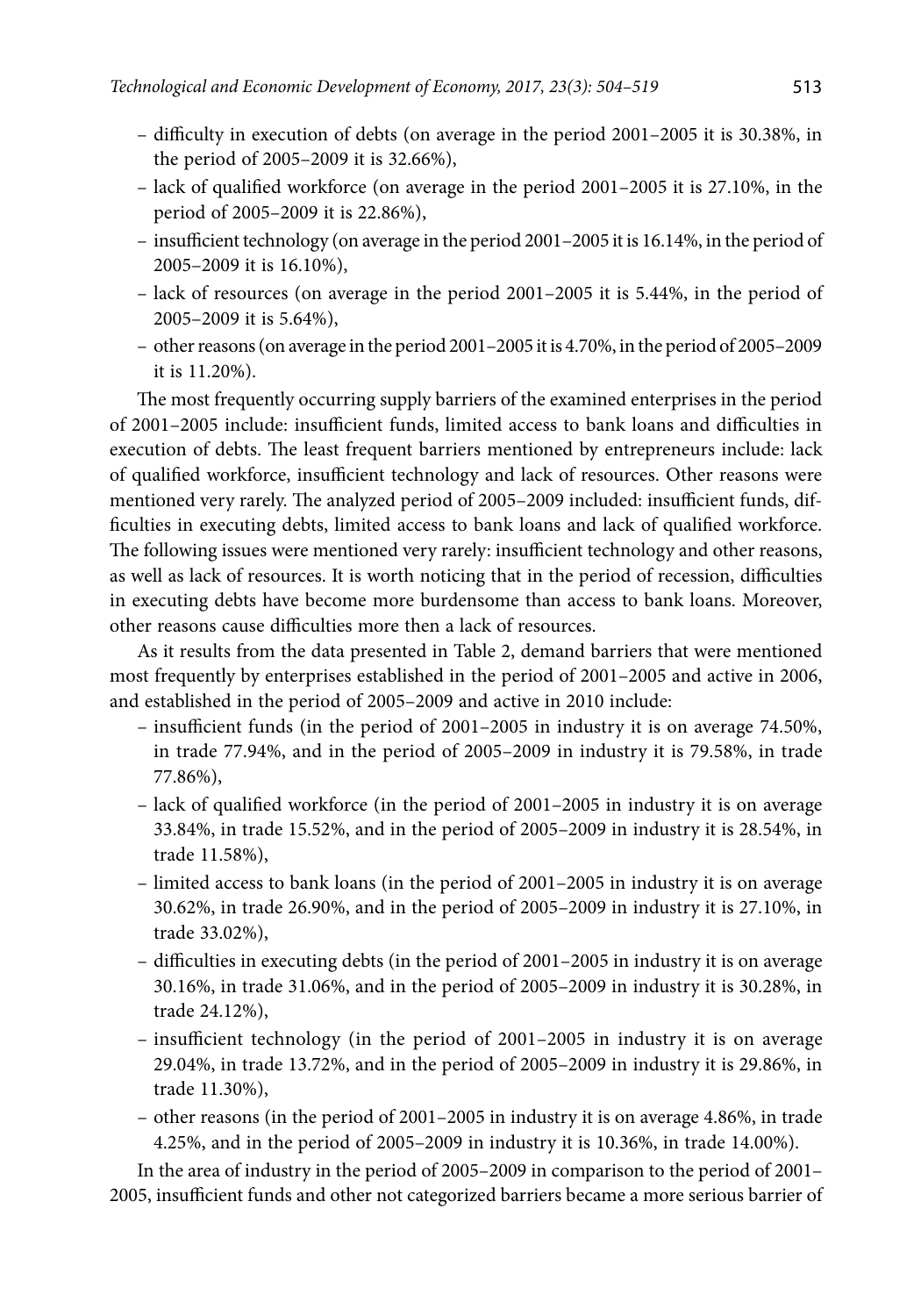development. The access to bank loans and access to qualified workforce improved slightly.

In the area of trade in the period of 2005–2009 in comparison to the period of 2001– 2005 significant changes were noted. Access to bank loans and other not categorized barriers became a more serious barrier of development, whereas executing debts and access to qualified workforce improved significantly.

The surveyed 1600 enterprises identified significant barriers to demand not systematized in accordance with the trend characteristic of all entities in the SME sector in Poland (Table 4).

| Specification                                           | Mikro | Small | Medium | Medium for<br>businesses |  |  |
|---------------------------------------------------------|-------|-------|--------|--------------------------|--|--|
| in % of the examined enterprises                        |       |       |        |                          |  |  |
| Clients' insufficient funds                             | 32.60 | 45.80 | 54.80  | 44.40                    |  |  |
| Too high competition on the market                      | 64.00 | 72.40 | 73.80  | 70.06                    |  |  |
| Lowering prices by rival enterprises                    | 25.20 | 23.40 | 21.40  | 23.33                    |  |  |
| Insufficient recognition of an enterprise on the market | 12.80 | 8.20  | 10.70  | 10.56                    |  |  |
| Other reasons                                           | 2.40  | 4.20  | 2.30   | 2.96                     |  |  |

Table 4. Supply barriers of the SME sector enterprises established according to the kind of encountered difficulties (in % of the examined enterprises)

*Source*: Own elaboration based on own research of 2012.

The most annoying barrier to companies considered is too much competition in the market (64% survey respondents among micro-enterprises, 72.40% among small enterprises and 73.80% among medium enterprises). The insufficient funds is another barrier, which is recognized as the company's progressive, very important thing, because needs of consumer demand-creating (32.60% survey respondents among micro-enterprises, 45.80% among small enterprises, and 54.80% among medium enterprises). The second thing Polish companies indicated is the price cuts by the competitors, the customers and the insufficient funds on the penultimate barrier. The price competition is still very annoying instrument used in the struggle for the competitive advantage, but among the samples was the third barrier (25.20% survey respondents among micro-enterprises, 23.40% among small enterprises and 21.40% among medium enterprises).

The growing internationalization of the economy means that businesses in the SME sector also expand their range of action, but they face difficulties due to lack of the brand recognition.

The big enterprises have available to take large incomparably greater financial resources to promote their own image, so they are better known in the markets for the local, regional and international markets.

Regression model (Table 5) can be considered acceptable, since random fluctuations are only 19% (W – coefficient of variation of residual) of average net profit margin ( $W \le 20$ %). Estimated net profit companies are trying to 14.85% the amount of bank financing 2 750 thousand. PLN, without taking into account the average estimation error. However, taking into account the error, it will oscillate in the range of from 12.50% to 17.20% (14.85 – 2.35 <  $\ddot{Y}_i < 14.85 + 2.35$ ).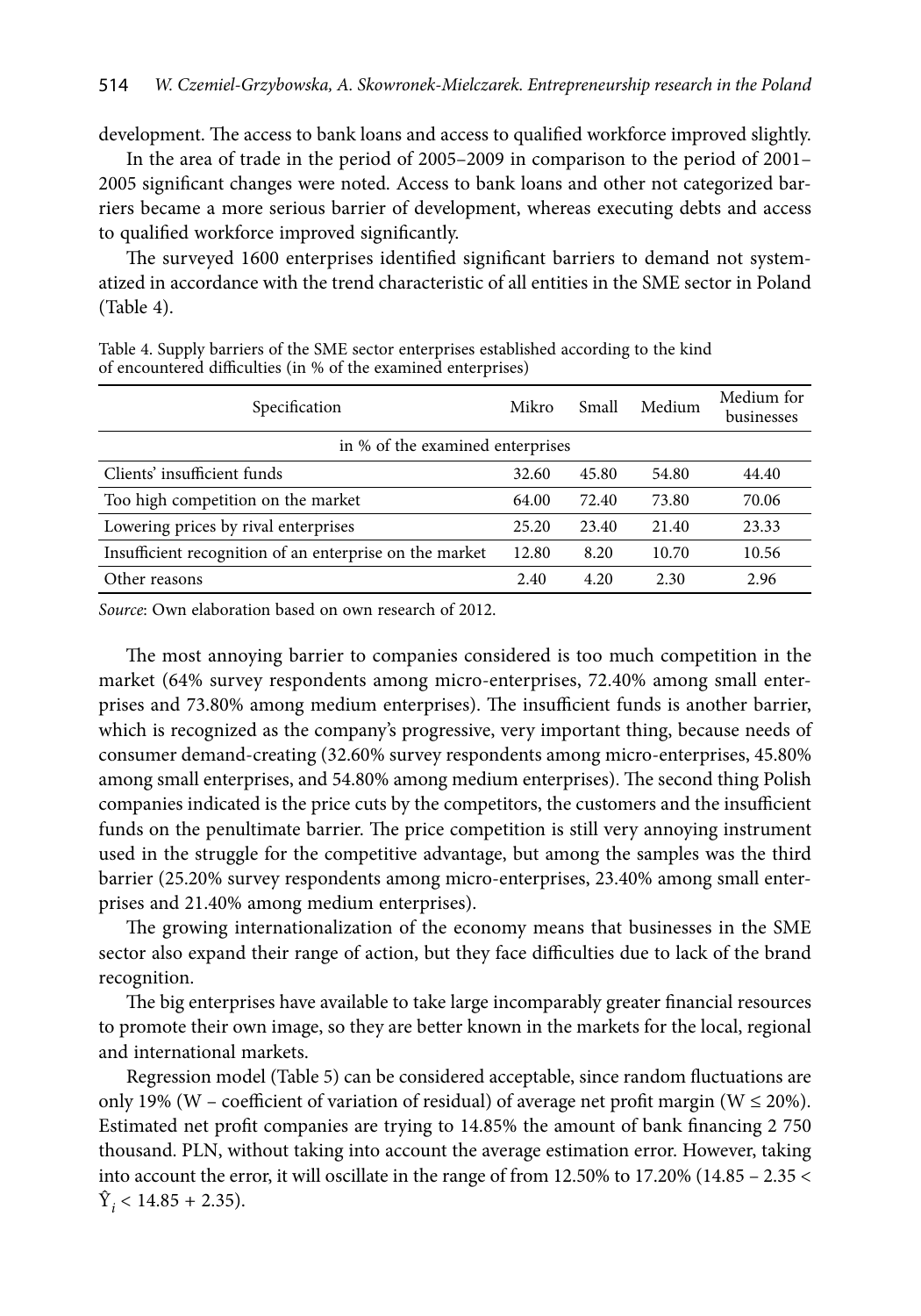| The amount of bank<br>financing In thousand PLN<br>$x_i$ | The amont of net<br>income in %<br>$y_i$ | Theoretical size of the<br>dependent variable $y$ |                     | $y_i - \hat{Y}_i$ $(y_i - \hat{Y}_i)^2$ |
|----------------------------------------------------------|------------------------------------------|---------------------------------------------------|---------------------|-----------------------------------------|
| 1200                                                     | 7.80                                     | 9.45                                              | $-1.65$             | 2.7225                                  |
| 1500                                                     | 12.20                                    | 10.65                                             | 1.55                | 2.4025                                  |
| 1600                                                     | 14.00                                    | 11.05                                             | 2.95                | 8.7025                                  |
| 1800                                                     | 9.20                                     | 11.85                                             | $-2.65$             | 7.0225                                  |
| 1800                                                     | 12.50                                    | 11.85                                             | 0.65                | 0.4225                                  |
| 2000                                                     | 15.00                                    | 12.65                                             | 2.35                | 5.5225                                  |
| 2125                                                     | 9.90                                     | 13.15                                             | $-3.25$             | 10.5625                                 |
| 2350                                                     | 15.20                                    | 14.05                                             | 1.15                | 1.3225                                  |
| 2500                                                     | 15.00                                    | 14.65                                             | 0.35                | 0.1225                                  |
| $\Sigma$ 16875                                           | 110.80                                   | $\boldsymbol{\chi}$                               | $\boldsymbol{\chi}$ | 38.8025                                 |

Table 5. Regression of net income companies relative to bank finance companies

*Source*: Own elaboration based on own research of 2012.

There is a remarkable difference in creating needs of the commercial bank and industrial branch. Industrial activity aiming at permanent development requires funds; and this is the need that is becoming intensified with recognizing the new environment and creating an urge to be competitive in the market. With regard to the commercial area, where popularization of the company's image is essential (resulting from demand barriers), it is indispensable to obtain funds for marketing, advertisement and promotion. It is hard for commercial enterprises to obtain funds from investment credit, because they often do not have proper surety (industrial enterprises possess machine stocks that often constitutes loan collateral).

Additional financing can be obtained, broadly speaking, from bank or another financial institution. First, firms can seek both working capital and fixed asset financing from financial institutions in the form of bank loans, venture capital, etc. A second widely-used source of financing working capital is that obtained from suppliers: trade credit. While trade credit cannot directly finance R&D or capital investment, supplier financing can alleviate the need for incremental working capital.

The results from this article have also a number of interesting implications for policy makers. In most Western countries, there are introduced different types of measures to stimulate the growth of entrepreneurship. However, surprisingly little attention is given to the process of accessing external funding, such as preparing and training the entrepreneurial team.

# **Conclusions**

The difficulties that SMEs face when they are seeking to obtain the necessary funding resources are related both to the entrepreneurs and the economic environment from each country, as well as to the existing regulatory and institutional framework. In order to mitigate these difficulties, the measures taken by public authorities should focus on increasing financial development, which would ensure greater availability of financing for businesses and thus economic growth.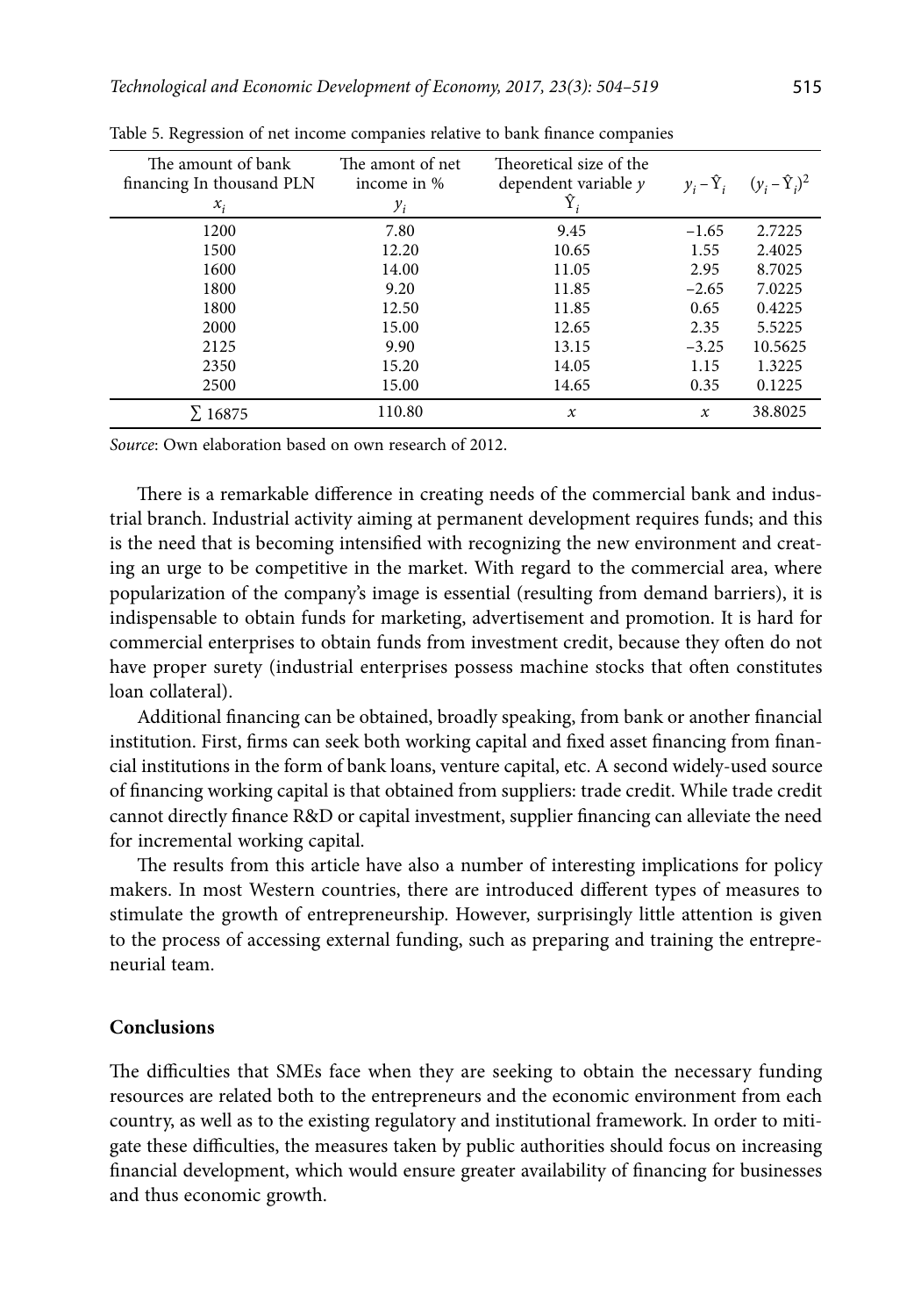Given the limited availability and even lack of statistical data regarding SMEs' financing in various countries, including Poland, we consider that policy makers need to focus their efforts in order to the shape and monitor a series of significant indicators, such as the share of loans granted to SMEs, based on their size, experience and sectors of activity, that would be useful for public authorities, creditors and investors.

The access to finance is indispensable for the efficient allocation of capital and the enterprise development. However, when compared with large enterprises, small and medium enterprises face many difficulties when pursuing to procure financial resources, which are due to several causes, including: the unstable and inadequate juridical and legislative framework, which does not support the relationship between capital providers and the enterprises that require financing. Moreover incomplete information and even lack of information from the part of both capital providers and enterprises prevents the development of normal and efficient relations between them; lack of a credit history and insufficient guarantees for creditors, especially in the case of the small and young firms; limited and, sometimes, inadequate range of financing products are also the barriers.

To conclude, most findings of the conducted study are of practical character; nevertheless, theoretical findings account for a considerable supplementation of the substantial content of management sciences. Even though the contribution of public support is still increasing, there are no corresponding dynamic economic-financial effects in enterprises that have been beneficiaries of this help. The objectives which are financed with public funds are differentiated, and it may be assumed that economic-financial effects may appear in the more distant future. At the same time, it is essential to verify tools of public support through constant adjustment of them to enterprises' needs (subsidies, loans, guarantees). It is also pivotal to monitor constantly the influence of public support funds on functioning of small and medium-sized enterprises in order to provide immediate adjustment of directing this support and distribute it where it is really needed.

The access to finance is indispensable for the efficient allocation of capital and the enterprise development. The small and medium enterprises face many difficulties when pursuing to procure financial resources, which are due to several causes, including: the unstable and inadequate juridical and legislative framework, which does not support the relationship between capital providers and the enterprises that require financing, incomplete information and even lack of information from the part of both capital providers and enterprises, which prevents the development of normal and efficient relations between them, lack of a credit history and insufficient guarantees for creditors, especially in the case of the small and young firms, limited and, sometimes, inadequate range of financing products.

# **Acknowledgements**

The article was written within the framework of research grant financed by the Ministry of Science and Higher Education in Poland, No. W/WZ/2/09.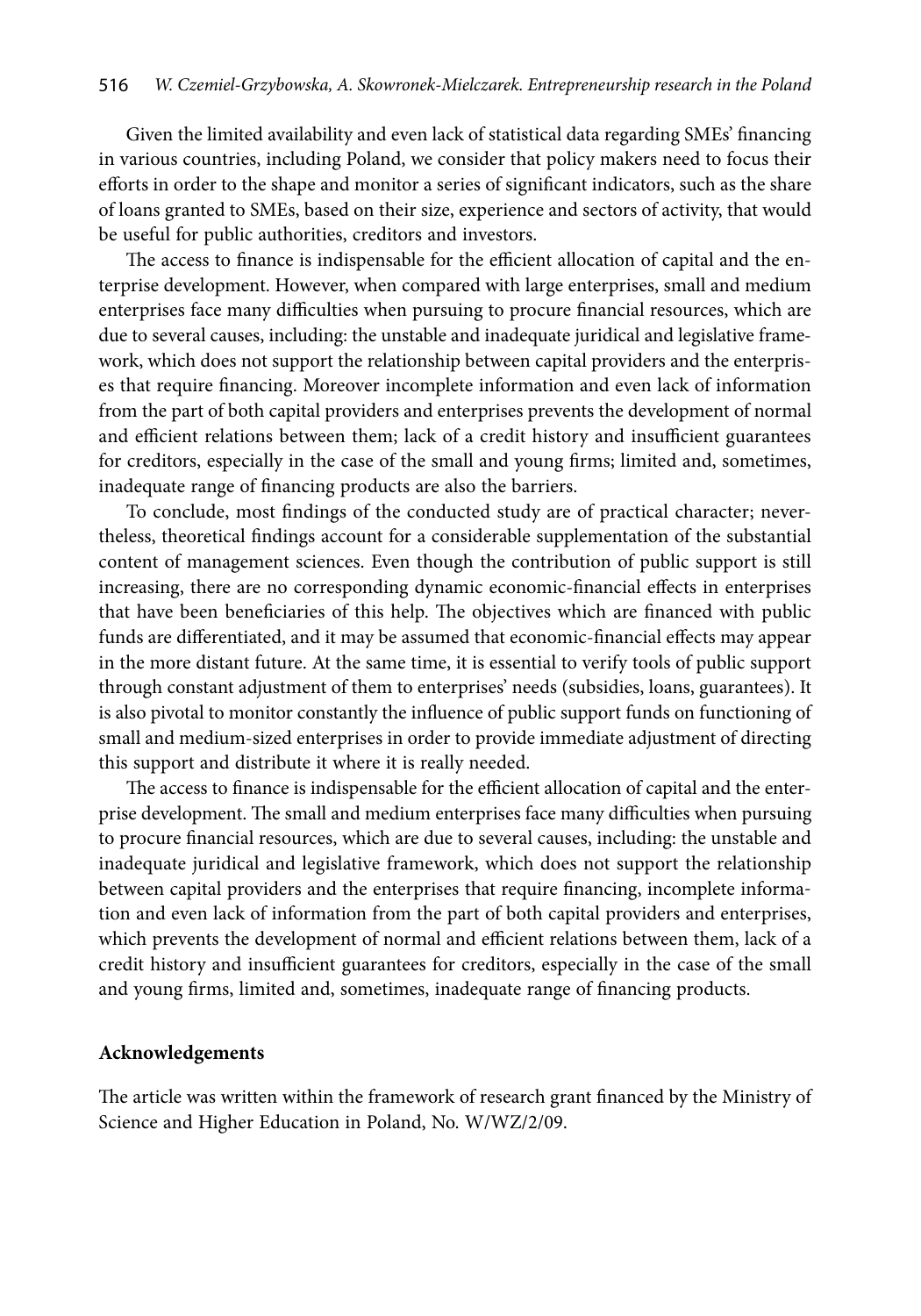#### **References**

- Ayyagari, M.; Kunt, A. D.; Beck, T. 2005. *Small and medium enterprises across the Globe*. *A New Database*. World Bank Policy Research Working Paper No. 3127 [online], [cited 12 October 2012]. Available from Internet: http://siteresources.worldbank.org/DEC/Resources/84797-1114437274304/ SME\_globe.pdf
- Banerjee, A.; Duflo, E. 2004. *Do firms want to borrow more? Testing credit constraints using a directed lending program*. Centre for Economic Policy Research.
- Beck, T.; Demirguc-Kunt, A. 2006. Small and medium-size enterprises: access to finance as a growth constraint, *Journal of Banking and Finance* 30(11): 2931–2943. http://dx.doi.org/10.1016/j.jbankfin.2006.05.009
- Berger, A. N.; Udell, G. 1998. The economics of small business finance: the roles of private equity and debt markets in the financial growth cycle, *Journal of Banking* & *Finance* 22(6/8): 613–673. http://dx.doi.org/10.1016/S0378-4266(98)00038-7
- Berger, A. N.; Udell, G. F. 2005. *A more complete conceptual framework for financing of small and medium enterprises*, World Bank Policy Research Working Paper 3795. World Bank.
- Biao, S.; Yi-Ju, L. 2014. Achieving alliance ambidexterity through managing paradoxes of cooperation: a new theoretical framework, *European Journal of Innovation Management* 17(2): 144–165. http://dx.doi.org/10.1108/EJIM-01-2013-0011
- Brealey, R. A.; Myers, S. C.; Allen, F. 2008b. Brealey, Myers, and Allen on real options, *Journal of Applied Corporate Finance* 20(4): 58–71. http://dx.doi.org/10.1111/j.1745-6622.2008.00204.x
- Carpenter, R.; Petersen, B. 2002. Is the growth of small firms constrained by internal finance, *Review of Economics and Statistics* 84(2): 298–309. http://dx.doi.org/10.1162/003465302317411541
- Cosh, A.; Hughes, A. 2000. *British enterprise in transition: growth innovation and public policy in the small and medium sizes enterprise sector 1994–1999*. University of Cambridge, Cambridge.
- Coverdill, J.; Finlay, W. 1995. Understaning mils via Mill-type methods: an application of qualitative comparative analysis to a study of labor management in Southern textile manufacturing, *Qualitative Sociology* 18(4): 457–458. http://dx.doi.org/10.1007/BF02404491
- Czemiel-Grzybowska, W*.* 2011. *Eastern Poland selected aspects of regional development in the period 2007–2013*. Bialystok University of Technology, Bialystok.
- Damodaran, A. 2007. *Return on Capital (ROC), Return on Invested Capital (ROIC), Return on Equity (ROE): measurement and implications.* Stern School of Business.
- Demirguc-Kunt, A.; Beck, T.; Honohan, P. 2008. *Finance for all? Policies and pitfalls in expanding access*. World Bank Policy Research Report. World Bank.
- Drever, M. F. 2006. *Determinants of liquidity for Australian Small and Medium-Sized Enterprises (SMEs)*. University of New England, Armidale.
- Drever, M. F.; Hutchinson, P. 2007. Industry differences in the determinants of the liquidity of Australian small and medium sized enterprises, *Small Enterprise Research* 15(1): 60–76.
- Ferguson, N. 2009. The descent of finance, *Harvard Business Review* 87(7/8): 44–53.
- Friedman, S. 2010. P&C Prices to lag in shrinking economy, *National Underwriter/Property* & *Casualty Risk* & *Benefits Management* 114(3): 7–31.
- Furlan, A.; Grandinetti, R.; Paggiaro, A. 2014. Unveiling the growth process: entrepreneurial growth and the use of external resources, *International Journal of Entrepreneurial Behaviour* & *Research* 20(1): 20–41. http://dx.doi.org/10.1108/IJEBR-12-2012-0142
- Galiniene, B.; Butvilas, A. 2010. Analysis of the capital cost impact on share value, *Technological and Economic Development of Economy* 16(1): 126–142. http://dx.doi.org/10.3846/tede.2010.08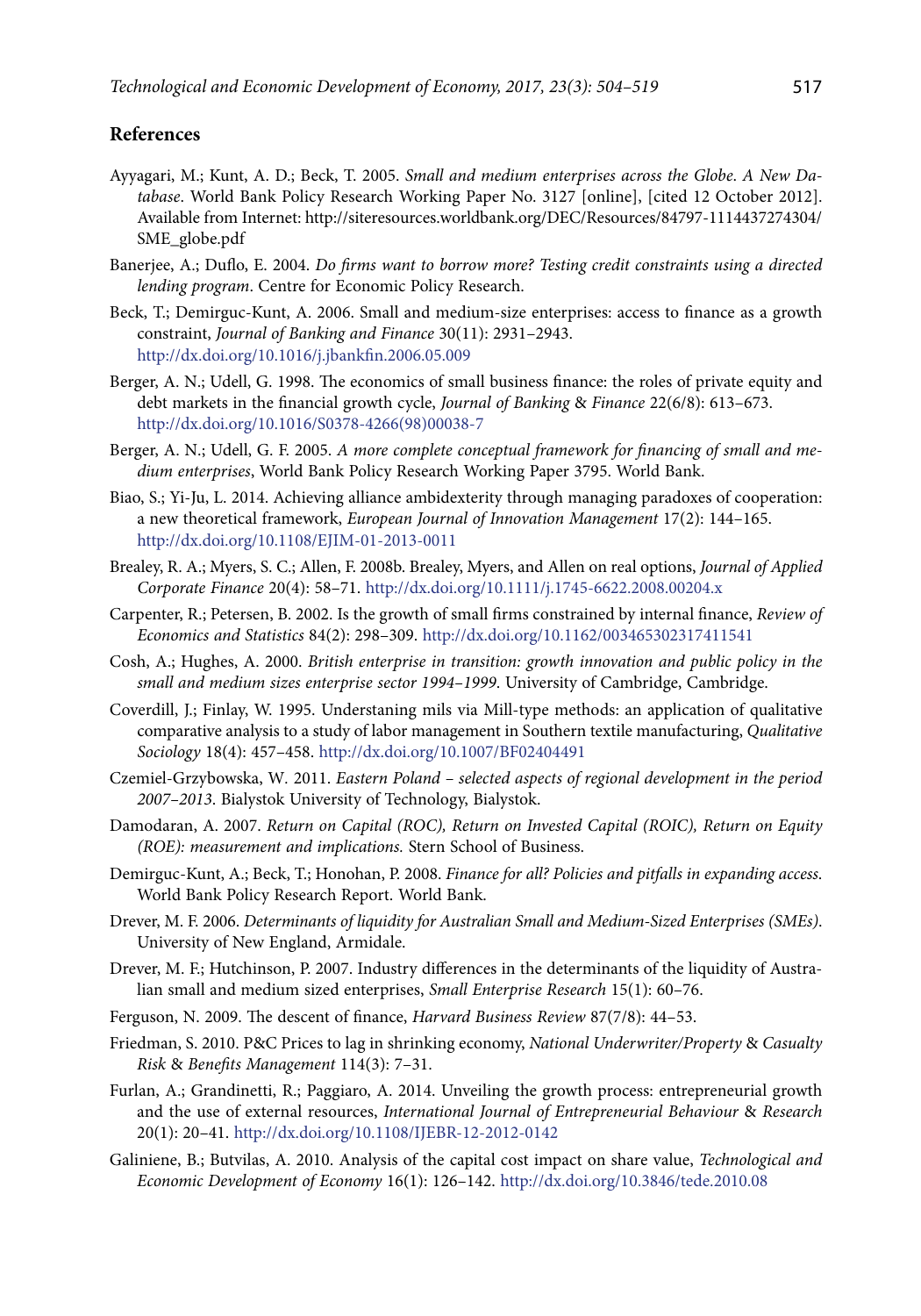- Ginevičius, R.; Podvezko, V. 2008. Multicriteria graphical-analytical evaluation of the financial state of construction enterprises, *Technological and Economic Development of Economy* 14(4): 452–461. http://dx.doi.org/10.3846/1392-8619.2008.14.452-461
- Griffin, L.; Ragin, C. B. 1994. Some observation on formal methods of qualitative analysis, *Sociological Methods* & *Research* 23(1): 4–21. http://dx.doi.org/10.1177/0049124194023001001
- Gregory, B.; Rutherford, M.; Oswald, S.; Gardiner, L. 2005. An empirical investigation of the growth cycle theory of small firm financing, *Journal of Small Business Management* 43(4): 382–392. http://dx.doi.org/10.1111/j.1540-627X.2005.00143.x
- Główny Urząd Statystyczny (GUS) 2007. *Warunki powstania i działania oraz perspektywy rozwojowe polskich przedsiębiorstw powstałych w latach 2001–2005* [online]. GUS, Warszawa [cited August 2015]. Available from Internet: http://stat.gov.pl/obszary-tematyczne/podmioty-gospodarcze-wyniki-finansowe/przedsiebiorstwa-niefinansowe/warunki-powstania-i-dzialania-oraz-perspektywy- -rozwojowe-polskich-przedsiebiorstw-powstalych-w-latach-2001-2005-notatka-informacyjna,16,3. html
- Hafaiedh-Dridi, C. B. 2009. *Qualitative comparative analysis: a potencial to advance management research still to be exploited.* Chicago: AQMAM, 2–20.
- Hodorogel, R. G. 2009. The economic crisis and its effects on SMEs, *Theoretical* & *Applied Economics*  (5): 79–88.
- Hollingsworth, R.; Hanneman, R.; Hage, G.; Ragin, C. 1996. The effect of human capital and state intervention on the performance of medical systems, *Social Forces* 75(2): 459–484. http://dx.doi.org/10.1093/sf/75.2.459
- International Finance Corporation. 2010. *Report* [online], [cited August 2015]. Available from Internet: http://www.ifc.org/wps/wcm/connect/0d415600471da004ba57fe57143498e5/IFC+Investor+Pres+fo r+web+as+at++29+April+2015.pdf?MOD=AJPERES
- International Labour Organization (ILO). 2009. *World of Work Report 2009*. International Labour Organization (ILO), Genewa.
- Jacobson, T.; Linde, J.; Roszbach, K. 2005. Credit risk versus capital requirements under Basel II: are SME loans and retail credit really different?, *Journal of Financial Services Research* 28(1–3): 43–75. http://dx.doi.org/10.1007/s10693-005-4356-4
- Kahraman, C.; Kaya, I. 2010. Investment analyses using fuzzy probability concept, *Technological and Economic Development of Economy* 16(1): 43–57. http://dx.doi.org/10.3846/tede.2010.03
- Kale, J. R. 2008. Corporate leverage and specialized investments by customers and suppliers, *Journal of Applied Corporate Finance* 20(4): 8–19. http://dx.doi.org/10.1111/j.1745-6622.2008.00207.x
- Rabin, M.; Thaler, R. 2001. Anomalies: risk aversion, *Journal of Economic Perspectives* 15(1 Winter): 219–232.
- Ragin, C. 2000. *Fuzzy-set social science*. Chicago: The University of Chicago Press, 12–23.
- Ragin, C. 1987. *The comparative method: moving beyond qualitative and quantitative strategies.* Berkley, Los Angeles, London: University of California Press. 105 p.
- Ragin, C. 1994. *Redesigning social inquiry: fuzzy sets and beyond qualitative and quantitative strategies*. Berkley, Los Angeles, London: University of California Press. 4 p.
- *Report about the small and medium business In Poland.* 2011. PARP, Warszawa. 20, 28 p.
- Rizova, P. 2007. *Applying Charles Ragin's method of qualitative comparative analysis (QCA) to the study of technical innovation* [online], [cited 12 February 2012]. Available from Internet: www.ssrn.com/ abstract=1093090
- Skocpol, T. 1979. *States and social revolutions: a comparative analysis of France, Russia and China.*  Cambridge UP, 12.